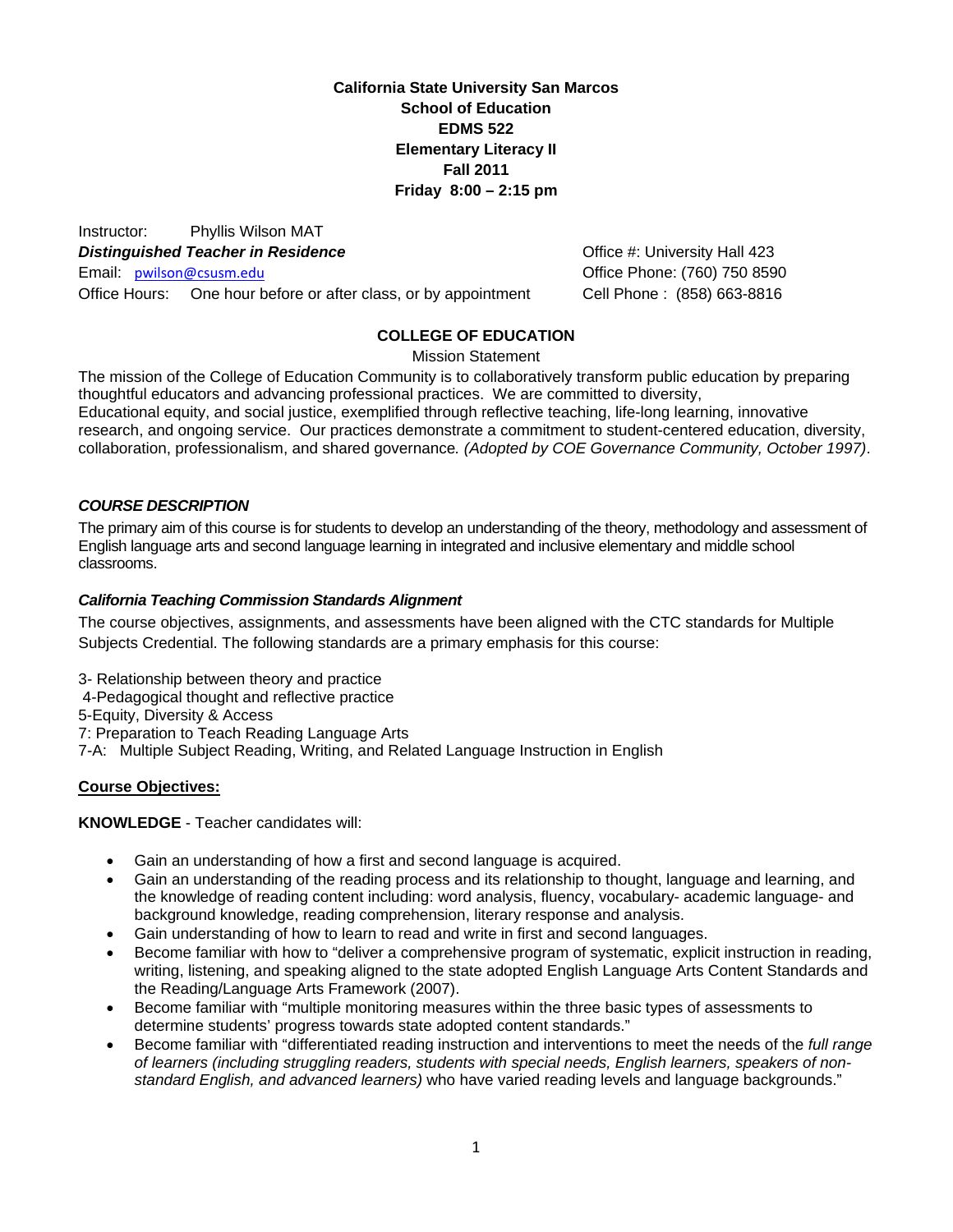**SKILLS** - Teacher candidates will:

- Become sensitive observers of children's language using behaviors.
- "Demonstrate knowledge and ability to utilize multiple monitoring measures within the three basic types of assessments to determine students' progress towards state adopted content standards: entry level assessment for instructional planning, monitoring student progress, post test or summative assessment."
- "Be able to analyze and interpret results [of children's reading and writing behaviors] to plan effective and differentiated instruction and interventions."
- "Demonstrate knowledge of components of effective instructional delivery in reading, writing and listening and speaking."
- Develop the ability to select appropriate materials and instructional strategies to meet the individual needs of students and use "State Board of Education (SBE)-adopted core instructional materials for both instruction and intervention."
- Develop the ability to differentiate literacy instruction in order to provide Universal Access.
- Learn how to organize the classroom for teaching reading and writing to the *full range of learners (including struggling readers, students with special needs, English learners, speakers of non-standard English, and advanced learners)* who have varied reading levels and language backgrounds

 $\bullet$ 

## **ATTITUDES AND VALUES** - Teacher candidates will:

- Develop an appreciation for the natural language abilities children possess for processing and producing print.
- Appreciate the need and value of integrating reading writing into all curricular areas
- Affirm the importance of a rich environment for an effective language arts program.
- Develop a sensitivity to and appreciation for culturally and linguistically diverse learners.
- Develop a sensitivity to and appreciation for the importance of reading and writing for students' own personal and professional growth.
- Develop a respect for each student, his/her abilities and background and the student's right to instruction that meets his/her individual needs

## **INFUSED COMPETENCIES**

#### **Authorization to Teach English Learners**

This credential program was specifically designed to prepare teachers for the diversity of languages often encountered in California public school classrooms. The authorization to teach English learners is met through the infusion of content and experiences within the credential program, as well as additional coursework. Students successfully completing this program receive a credential with authorization to teach English learners. *(Approved by CCTC in SB 2042, Program Standards, August, '02.)* 

#### **Special Education**

.

Consistent with the intent to offer a seamless teaching credential in the College of Education, this course demonstrates the collaborative infusion of special education competencies reflecting inclusive educational practices.

#### **Technology**

This course infuses technology competencies to prepare candidates to use technology, emphasizing use in both teaching practice and student learning.

#### **All University Writing Requirement**

Writing requirements for this class will be met as described in the assignments. Every course at the university, including this one, must have a writing requirement of at least 2500 words.

## **STUDENT LEARNING OUTCOMES**

#### **Teacher Performance Expectation (TPE) Competencies**

Teacher Performance Expectations are standards for student teachers. This course is designed to help teachers seeking the Multiple Subjects Credential to develop the skills, knowledge, and attitudes necessary to assist schools and districts implement effective programs for all students. The successful candidate will be able to merge theory and practice in order to realize a comprehensive and extensive educational program for all students.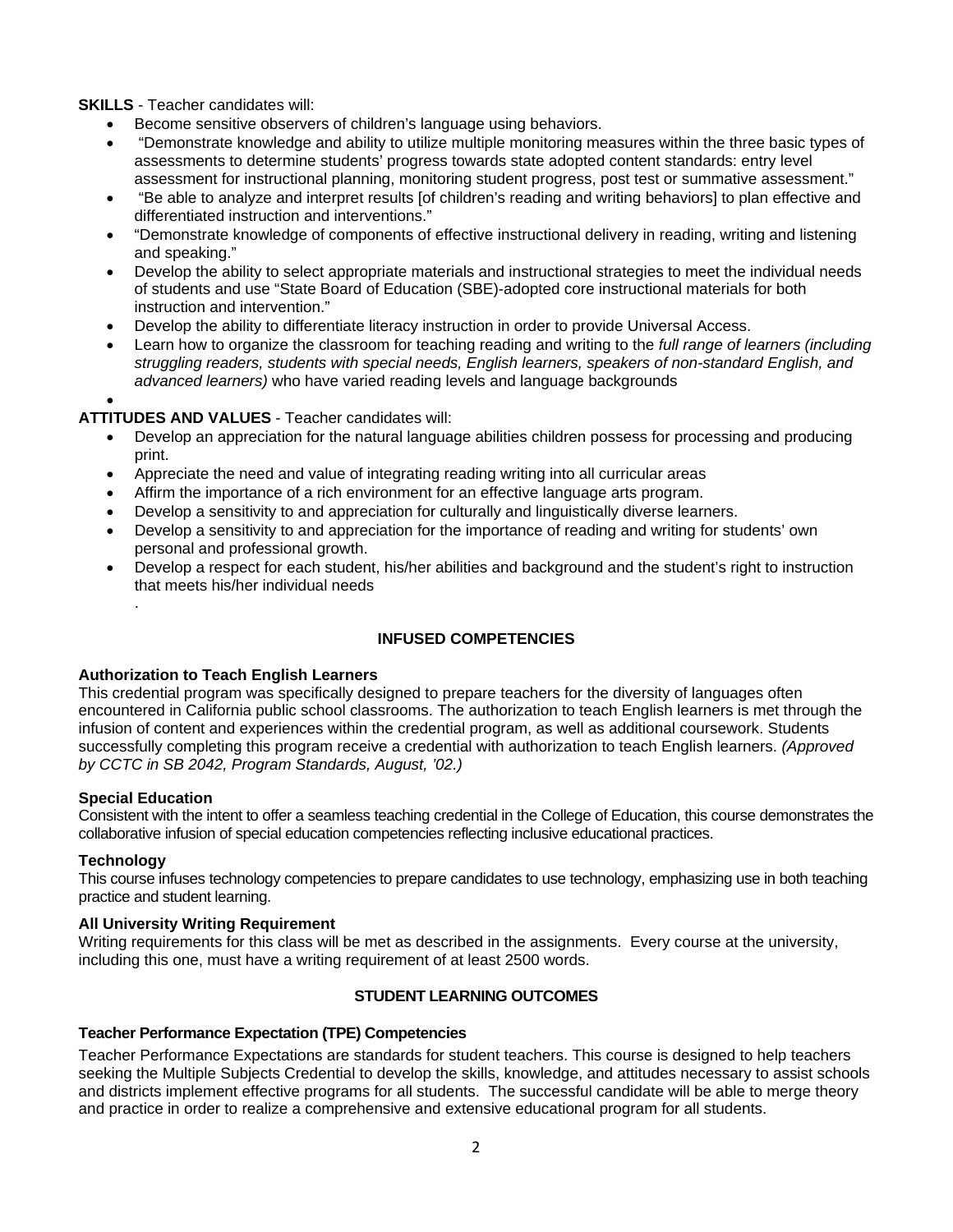## **California Teacher Performance Assessment (CalTPA)**

Beginning July 1, 2008 all California credential candidates must successfully complete a state-approved system of teacher performance assessment (TPA), embedded in the credential program of preparation. At CSUSM this assessment system is called the CalTAP or TPA for short. To assist your successful completion of the TPA a series of informational seminars are offered over the course of program. TPA related questions and logistical concerns are to be addressed during the seminars. Your attendance to TPA seminars will greatly contribute to your success on the assessment. Additionally, SoE classes use common pedagogical language, lesson plans (lesson designs), and unit plans (unit designs) in order to support and ensure your success on the TPA and more importantly in you credential program. The CalTPA Candidate Handbook, TPA seminar schedule, and other TPA support materials can be found on the SoE website http://lynx.csusm.edu/education/CalTPA/CalTPAdocuments.asp

## **Students with Disabilities Requiring Reasonable Accommodations**

Students with disabilities requiring reasonable accommodations must be approved for services by providing appropriate and recent documentation to the Office of Disabled Student Services (DSS). The office is located in Craven Hall 4300, and can be contacted by phone at 760.750.4905 or TTY 760.750.4909. Students authorized by DSS to receive reasonable accommodations should meet with their instructor during office hours or, to ensure confidentiality, in a more private setting.

#### **CSUSM Academic Honesty Policy**

"Students will be expected to adhere to standards of academic honesty and integrity, as outlined in the Student Academic Honesty Policy. All written work and oral presentation assignments must be original work. All ideas or materials borrowed from other sources must have appropriate references to the original sources. Any quoted material should give credit to the source and be punctuated with quotation marks.

Students are responsible for honest completion of their work including examinations. There will be no tolerance for infractions. If you believe there has been an infraction by someone in the class, please bring it to the instructor's attention. The instructor reserves the right to discipline any student for academic dishonesty in accordance with the general rules and regulations of the university. Disciplinary action may include the lowering of grades and/or the assignment of a failing grade for an exam, assignment, or the class as a whole."

Incidents of Academic Dishonesty will be reported to the Dean of Students. Sanctions at the University level may include suspension or expulsion from the University.

#### **Plagiarism**

As an educator, it is expected that each student will do his/her own work, and contribute equally to group projects and processes. Plagiarism or cheating is unacceptable under any circumstances. If you are in doubt about whether your work is paraphrased or plagiarized see the Plagiarism Prevention for Students website http://library.csusm.edu/plagiarism/index.html. If there are questions about academic honesty, please consult the University catalog.

#### **Electronic Communication Protocol**

 colleagues, to faculty members in the School of Education, or to persons within the greater educational community. Electronic correspondence is a part of professional interactions. If you need to contact me, e-mail is often the easiest way to do so at pwilson@csusm.edu. Please be reminded that e-mail and on-line discussions are a very specific form of communication, with their own nuances and etiquette. For instance, electronic messages sent in all upper case (or lower case) letters, major typos, or slang, often communicate more than the sender originally intended. With that said, please be mindful of all e-mail and on-line discussion messages you send to your All electronic messages should be crafted with professionalism and care.

#### **Things to consider:**

- Would I say in person what this electronic message specifically says?
- How could this message be misconstrued?
- Does this message represent my highest self?
- Am I sending this electronic message to avoid a face-to-face conversation?

In addition, if there is ever a concern with an electronic message sent to you, please talk with the author in person in order to correct any confusion.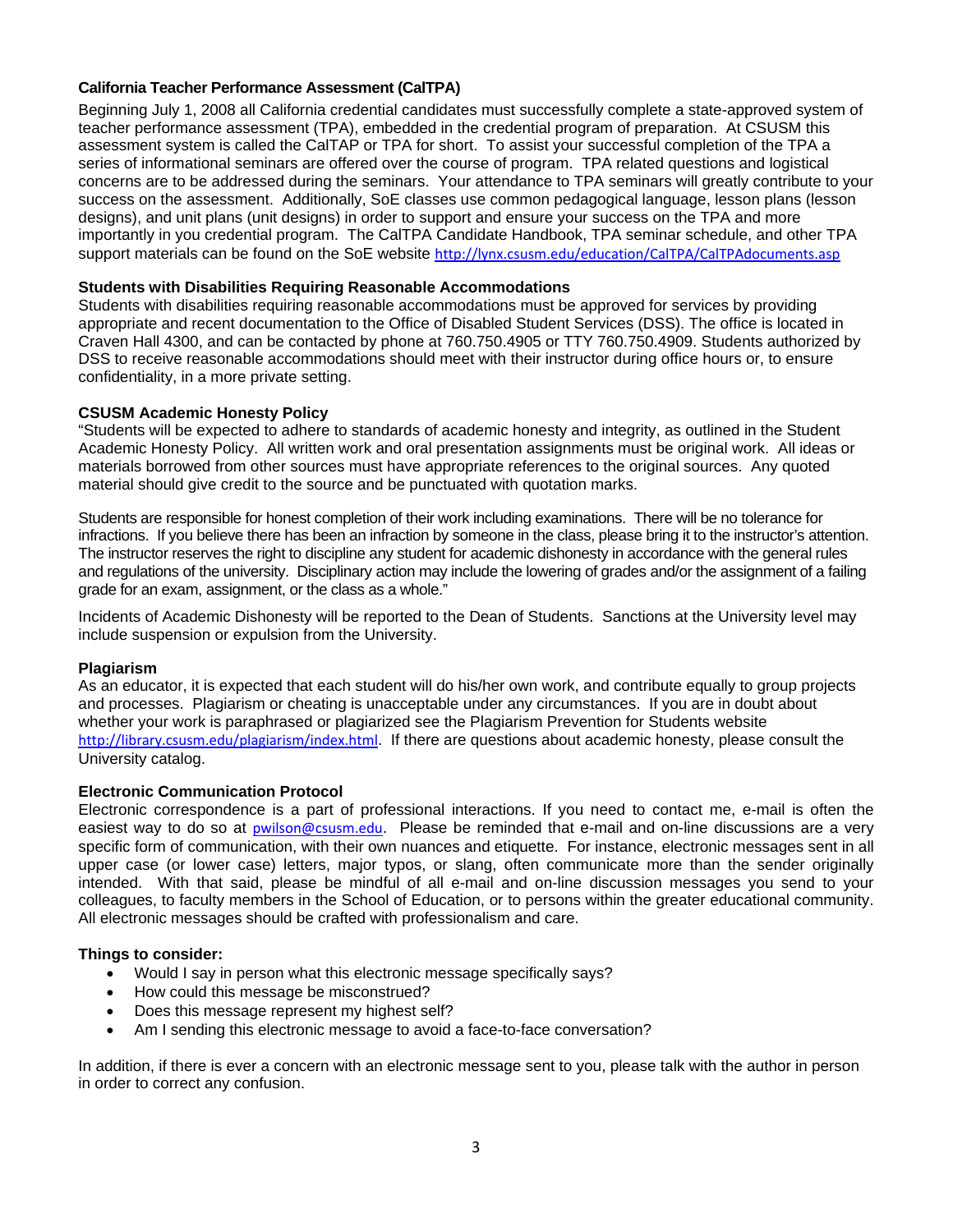#### **Grading Standards (Points)**

In order to earn a teaching credential from the state of California, you must maintain a B average (3.0 GPA) and cannot receive below a C+ in any course in your teacher education program.

| А  | 93-100 | B+        | 87-89 | $C+$ | 77-79 |
|----|--------|-----------|-------|------|-------|
| А- | 90-92  | в         | 83-86 | C    | 73-76 |
|    |        | <b>B-</b> | 80-82 | $C-$ | 70-72 |

#### **School of Education Attendance Policy**

Due to the dynamic and interactive nature of courses in the School of Education, all students are expected to attend all classes and actively participate. **For this class,** students missing more than one class session cannot earn an A or A-. Students missing more than two class sessions cannot earn a B or B+. Students missing more than three classes cannot earn a C+. Arriving late or leaving early by more than 20 minutes counts as an absence. Notifying the instructor does not constitute an excuse**. All assignments must be turned in on due date even in case of an absence.** 

### **Required Texts:**

Tompkins, Gail. (2010). Literacy for 21<sup>st</sup> Century: a Balanced Approach ( $5<sup>th</sup>$  Edition)

Johns, Jerry. (any). Basic Reading Inventory (any edition).

Tompkins, Gail. (2008). Teaching Writing: Process and Product.

#### **Literature Circle Books:**

Handed out in class

#### **Optional Texts:**

Zarrillo, James. Ready for RICA: A Test Prep Guide (highly recommended)

Alice Quiocho & Sharon Ulanoff . (2009). Differentiated Literacy Instruction for English Language Learners. www.allynbaconmerrill.com ISBN-13: 978-0-13-118000-0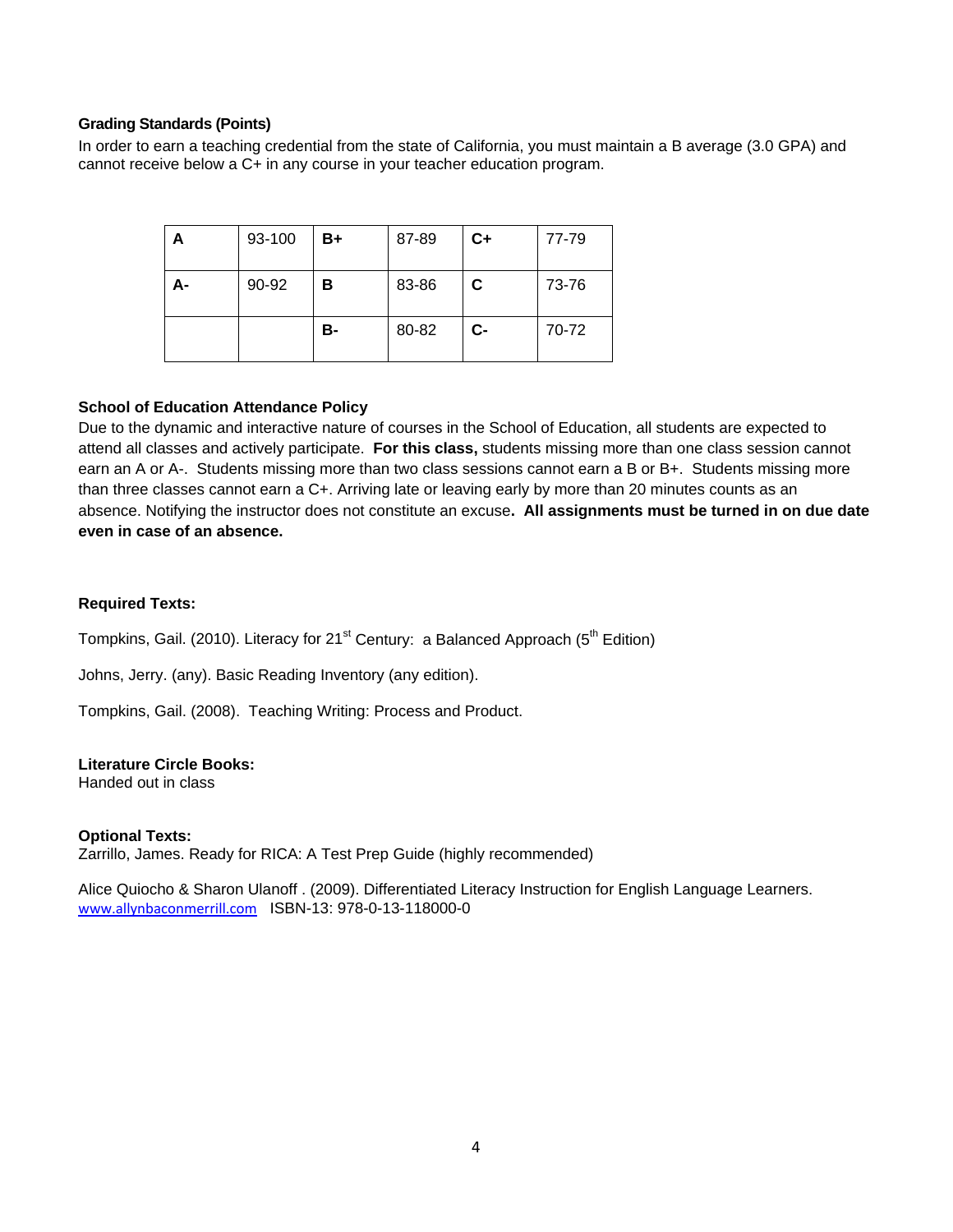#### **ASSIGNMENTS**

Students are expected to demonstrate competency in the use of various forms of technology (i.e. word processing, electronic mail, Moodle, use of the Internet, and/or multimedia presentations). Specific requirements for course assignments with regard to technology are at the discretion of the instructor. Keep a digital copy of all assignments for use in your teaching portfolio. Assignments are to be turned in on the due date**, no exceptions**. Proofread and edit word-processed assignments prior to submission. Hand-written work is not accepted. Assignments are written in Times, size12 font, and are double-spaced. Ensure the text is error-free (grammar, spelling), and ideas are logically and concisely presented. All citations, where appropriate, use American Psychological Association (APA) format.

| <b>Assignment</b>                                       | <b>Points</b><br><b>Possible</b> |
|---------------------------------------------------------|----------------------------------|
| Field Observations (x 4)                                | 20                               |
| <b>Literacy Case Study</b>                              | 45                               |
| Literacy Lesson Plan:<br><b>Writing Strategy Lesson</b> | 10                               |
| <b>Reading Reflections</b>                              | 15                               |
| <b>Professional Disposition</b>                         | 10                               |
| <b>Total Points</b>                                     | 100                              |

#### **FIELD OBSERVATIONS 20 Points**

In both the Literacy courses (EDMS 521 and EDMS 522), you will study topics in literacy instruction related to RICA domains. Find the list of RICA domains in the table below.

| <b>RICA DOMAINS COVERED</b>                                  |  |  |  |  |
|--------------------------------------------------------------|--|--|--|--|
| Embedded in each area: Assessment, Universal                 |  |  |  |  |
| Access/Differentiated Instruction, Oral Language and Writing |  |  |  |  |
| Domain 1:                                                    |  |  |  |  |
| "Planning Reading Instruction based on Assessment"           |  |  |  |  |
| Domain 2:                                                    |  |  |  |  |
| "Word Analysis"                                              |  |  |  |  |
| Domain 3:                                                    |  |  |  |  |
| "Fluency"                                                    |  |  |  |  |
| Domain 4:                                                    |  |  |  |  |
| "Vocabulary, Academic Language, and Background Knowledge"    |  |  |  |  |
| Domain 5:                                                    |  |  |  |  |
| "Comprehension"                                              |  |  |  |  |

#### **Task Requirements**

- You will conduct 4 observations of reading instruction in any content area from any of the RICA domains for your Field Observations.
- To complete the 3 Field Observations you observe a teacher while she/he is teaching a reading/language arts lesson. You will need to identify the RICA topic(s) that was being taught.
- You will submit your observations on the Field Observation form. Your observations should be written on the left hand side of the Field Observation form.
	- o **Your observations are not judgmental but only state what you observed the teacher doing during the lesson**.
- Your reflections should be written on the right hand side of the form.
	- You should reflect on what you learned from this lesson about teaching this area of literacy.
		- o **Your analysis is essential for this section**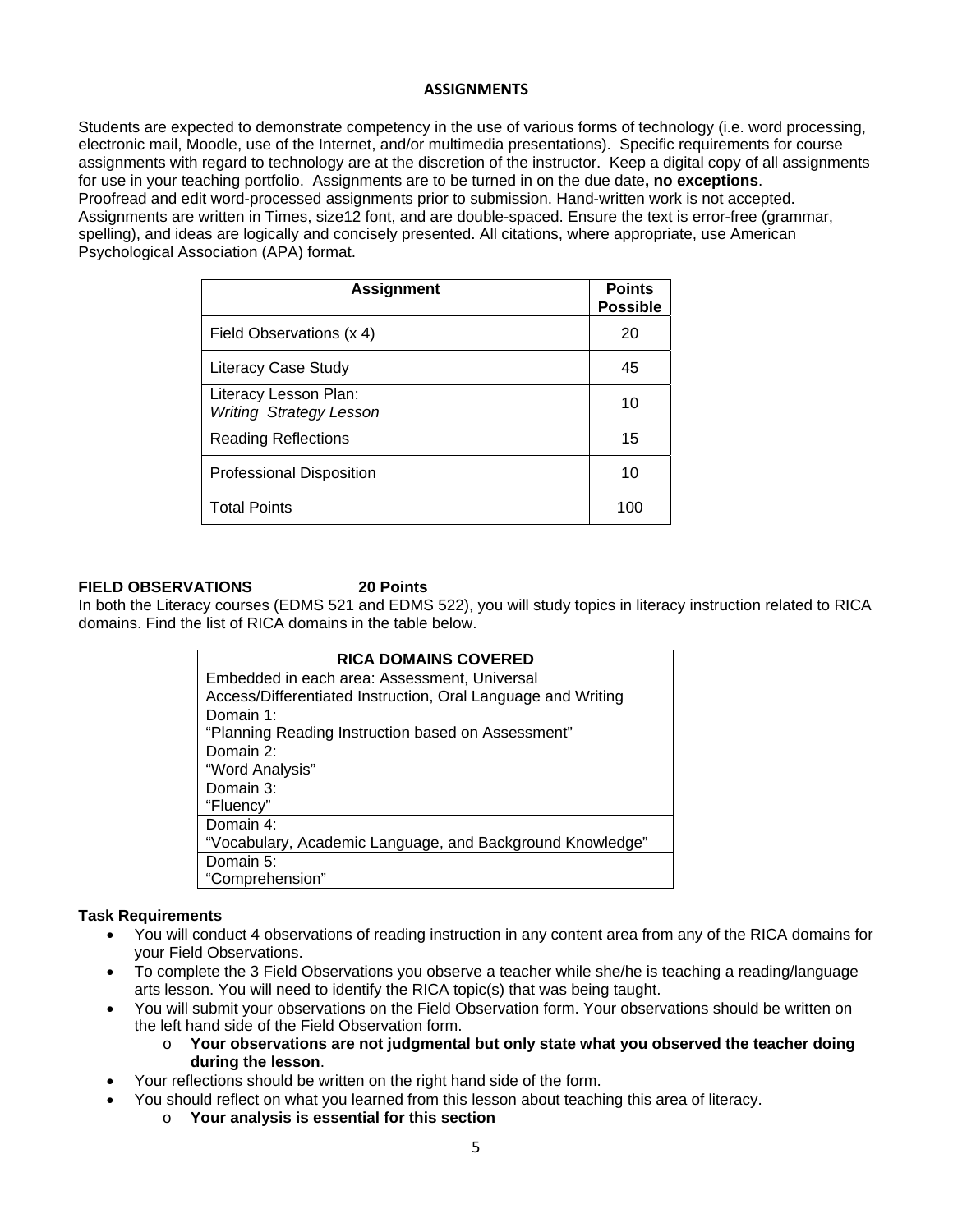Below is an example of a completed observation form. Replicate the Field Observation form on your computer. Completed forms should be no longer than one full page. Please compile all 4 forms into one document file, one after the other, and submit them as one document.

| <b>Literacy Topic: Phonemic Awareness</b>                                                                                                                                                                                                                                                                                                                                                                                                                                                                                                                                                                                                                                                                                                                                                                                                                         | Date: 9/17/11                                                                                                                                                                                                                                                                                                                                                                                                                                                                                                                                                                                                                                                                                                                                                                                                                                                                        |  |
|-------------------------------------------------------------------------------------------------------------------------------------------------------------------------------------------------------------------------------------------------------------------------------------------------------------------------------------------------------------------------------------------------------------------------------------------------------------------------------------------------------------------------------------------------------------------------------------------------------------------------------------------------------------------------------------------------------------------------------------------------------------------------------------------------------------------------------------------------------------------|--------------------------------------------------------------------------------------------------------------------------------------------------------------------------------------------------------------------------------------------------------------------------------------------------------------------------------------------------------------------------------------------------------------------------------------------------------------------------------------------------------------------------------------------------------------------------------------------------------------------------------------------------------------------------------------------------------------------------------------------------------------------------------------------------------------------------------------------------------------------------------------|--|
| <b>Grade Level: Kindergarten</b>                                                                                                                                                                                                                                                                                                                                                                                                                                                                                                                                                                                                                                                                                                                                                                                                                                  | <b>Additional Descriptors: SEI class</b>                                                                                                                                                                                                                                                                                                                                                                                                                                                                                                                                                                                                                                                                                                                                                                                                                                             |  |
| <b>Activity:</b>                                                                                                                                                                                                                                                                                                                                                                                                                                                                                                                                                                                                                                                                                                                                                                                                                                                  | <b>Reflective Notes to Myself</b>                                                                                                                                                                                                                                                                                                                                                                                                                                                                                                                                                                                                                                                                                                                                                                                                                                                    |  |
| Teacher taught /B/ sound using picture cards<br>and the pocket chart. The students sat together<br>on the carpet as a whole group. The teacher<br>asked the students to help him place the<br>picture cards that represented words starting<br>with /B/ in the pocket chart. The teacher also<br>used some words that were Spanish-English<br>cognates, (ball/bola). Some pictures<br>represented words starting with other letter<br>sounds and so the students had to decide<br>which ones did and which ones did not go in<br>the pocket chart. The teacher then had them<br>look for word cards that matched with the /B/<br>picture cards. Then, the teacher had the<br>students work at their tables sorting small<br>objects that did begin with /B/ into one column<br>on their worksheet and items that did not begin<br>with /B/ into the other column. | While observing this lesson, I realized that the<br>teacher was teaching the RICA content area of<br>phonemic awareness. I learned that phonemic<br>awareness can be taught directly and<br>effectively in a whole group when the teacher<br>uses interactive activities like this sorting<br>activity. In this lesson, I noticed that the<br>children were engaged in identifying the /B/<br>sound. I think that they enjoyed making the<br>matches between /B/ and the picture cards.<br>When I saw the teacher making use of<br>cognates to support ELLs, I realized how do-<br>able that is. I learned that sorting activities are<br>an effective way to get children engaged<br>actively in their learning. The teacher also<br>began making connections between the<br>sounds, the pictures and the words. I think that<br>the next step for them is learning the letter "B". |  |

## **FIELD OBSERVATION FORM SAMPLE**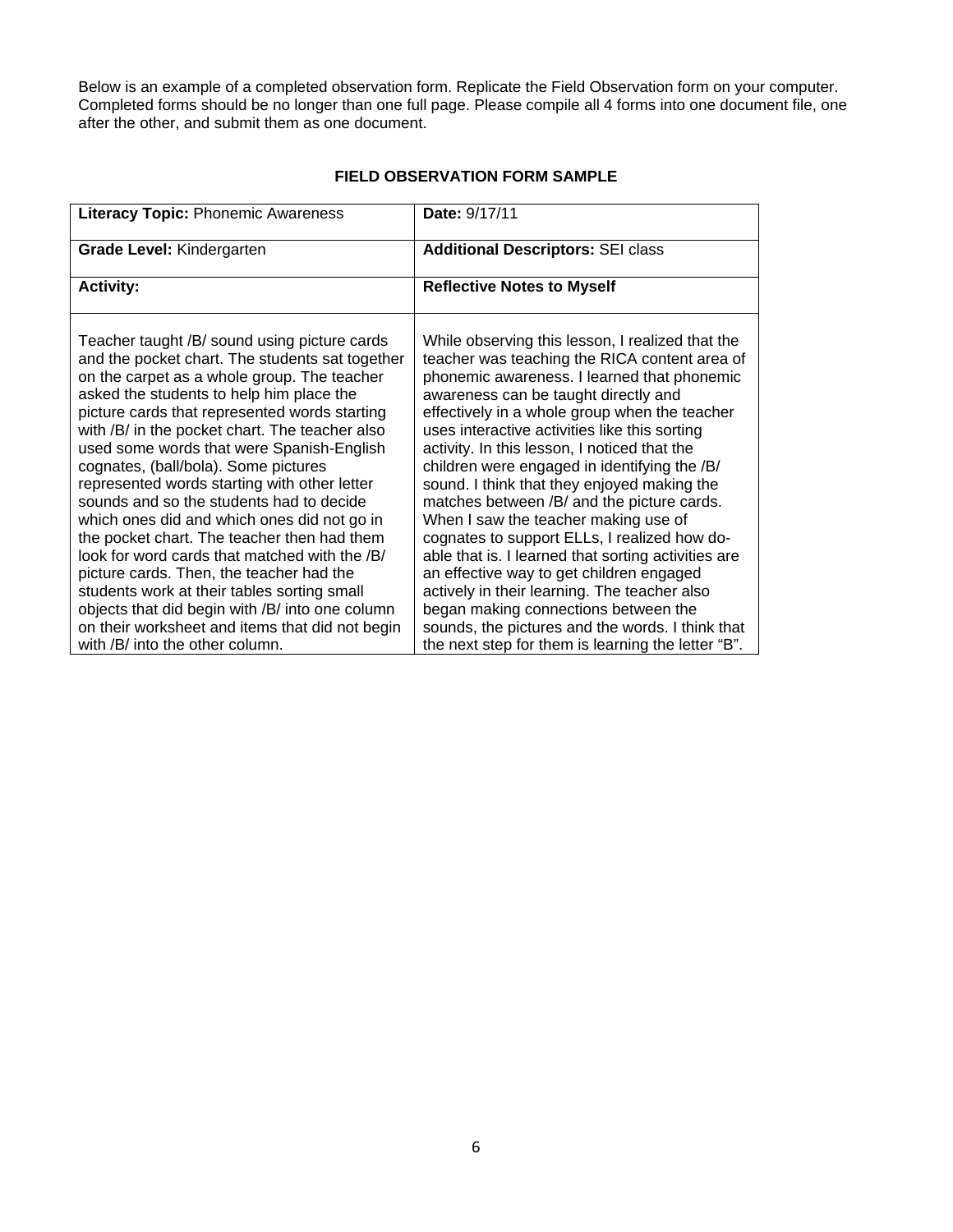## **LITERACY CASE STUDY 45 Points**

- The Literacy Case Study is described in detail in the Literacy Case Study Handbook provided on my Moodle site.
- Conduct a literacy assessment with one child who is a reader,
- Analyze, and interpret the resulting data and describe the child's strengths and needs in reading.
- Develop recommendations in the form of specific instructional strategies that support the child's progress in reading.
- The case study child **must** already be reading.
- It is recommended that s/he be in the upper elementary grades and be **reading below** his/her current grade level.
- The completed assessment forms are placed in an appendix that is handed in to the professor in a hard copy format.
- A parent permission (consent) form must be included in the appendix.

## **Literacy Case Study checklist (see handbook for descriptions)**

- [ ] Student Profile
- [ ] Anecdotal Notes / Teacher's notes
- [ ] Reading Attitude Survey: summary of findings
- [ ] Writing Sample Analysis: summary of findings
- [ ] IRI Word Recognition: table of findings
- [ ] IRI Comprehension: table of findings
- [ ] Data Analysis Grid
- [ ] Description of Student's Literacy strengths
- [ ] Description of Student's Literacy needs
- [ ] Recommendations (use graphic organizer in handbook)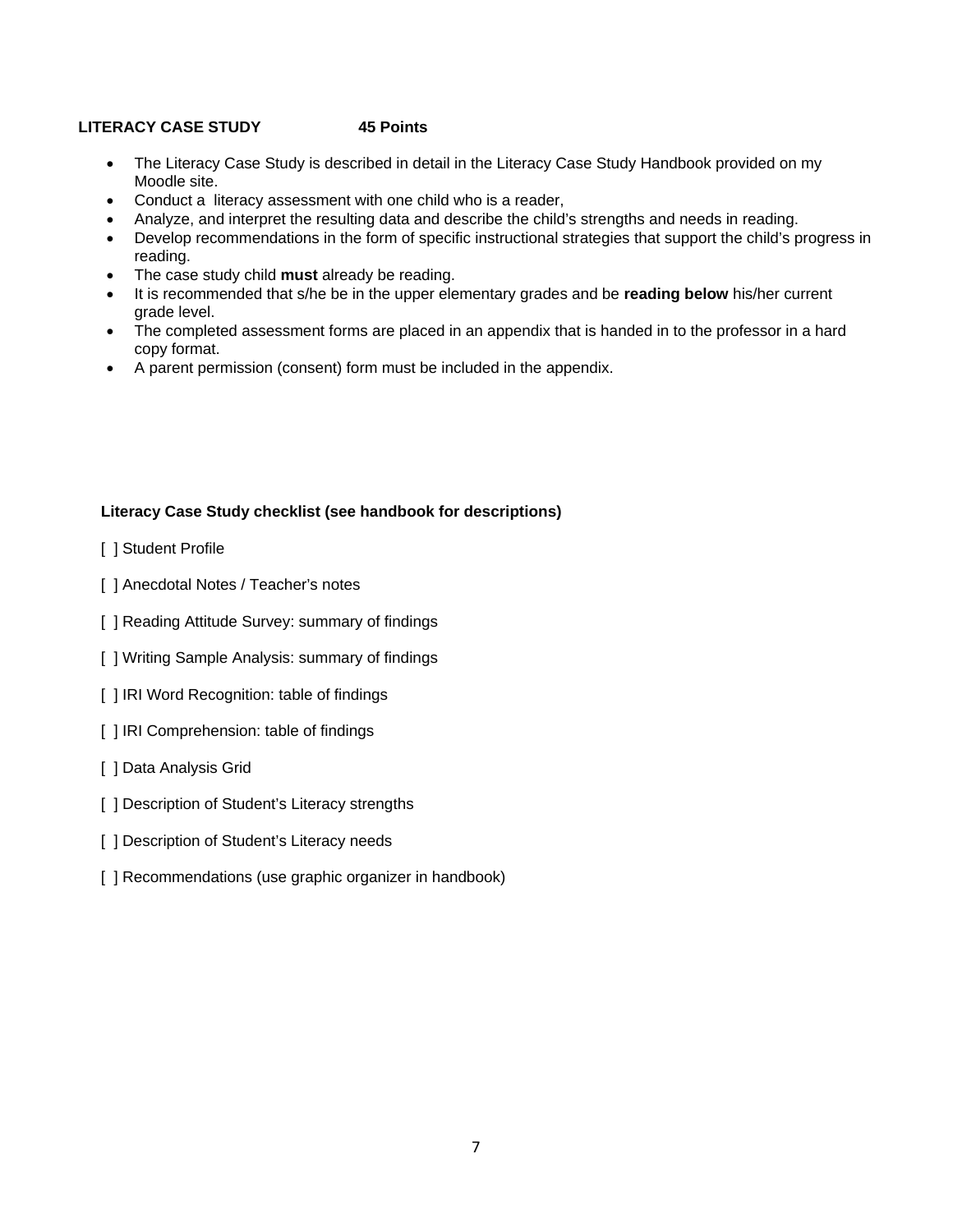#### **LITERACY LESSON PLAN 10 Points Writing Strategy Lesson**

## **Task Requirements:**

- You will write and present a writing strategy lesson plan for a small group or whole class activity that takes into account the needs of your students.
- They can be mini-lessons, direct instruction, inquiry, or any format you choose.
- This is also an opportunity to try a writing-in-the-areas lesson.
- Make your lesson active, interesting, fun and meaningful

## **Things to keep in Mind When Writing Your Lesson:**

- What is the purpose of your lesson?
- How does it relate to real writing?
- What are your learning goals?
- How are they aligned with the CA Reading/Language Arts standards?
	- o Check the Reading/Language Arts framework for CA public school
- How will you present the lesson
	- o Instructional strategies, resource materials, time frame
- How will you group students for the lesson?
- How will you assess your students?
- What accommodations will you provide for students who need additional help?

## **Important**

- Your lesson must address the needs of mainstream students, as well as make provisions for second language learners, students struggling, and accelerated students.
- How are you going to work with students who are having difficulty?
- How will you scaffold second language learners' learning during the lesson?
- How will your lesson provide enrichment for accelerated students?
- Will you meet with students individually or in a small group while other students work independently?

## **Post your lesson in the moodle site for the course or email the lesson to everyone before you demonstrate your lesson.**

Recommended sites for literacy lessons (in no particular order): There are many websites with lesson plans. You don't have to use these. I'm just trying to save you some time. There are many more websites out there, just be aware of who sponsors the site and what the sponsor might be trying to sell you or what their philosophical orientation might be.

- 1. **Readwritethink**: Co-sponsored by NCTE and IRA the two premier literacy professional organizations: http://www.readwritethink.org/
- 2. **Teaching that makes sense**: www.ttms.org
- 3. **Scholastic**: http://www2.scholastic.com/browse/home.jsp
- 4. **Kathy Schrock**: Educator who vetted and compiled an impressive list of resources for teachers. She was one of the first to post a website of resources for educators on the web: http://school.discoveryeducation.com/schrockguide/
- 5. **National Council of Teachers of English**: www.ncte.org. While you are there join the Ning: http://ncte2008.ning.com/
- 6. **International Reading Association**: http://www.reading.org/General/Default.aspx
- 7. **National Writing Project**: www.nwp.org
- 8. **Writing Fix**: Sponsored by the Northern Nevada Writing Project: http://writingfix.com/
- 9. **University of Connecticut site:** A great resource for finding other good resources: http://www.literacy.uconn.edu/teachers.htm
- 10. **Reading Quest:** A great site full of comprehension strategies for all content areas: **http://www.readingquest.org/strat/**
- 11. **Greece Central School District:** http://www.greece.k12.ny.us/instruction/ela/Index.htm
- 12. **Web English Teacher:** http://webenglishteacher.com/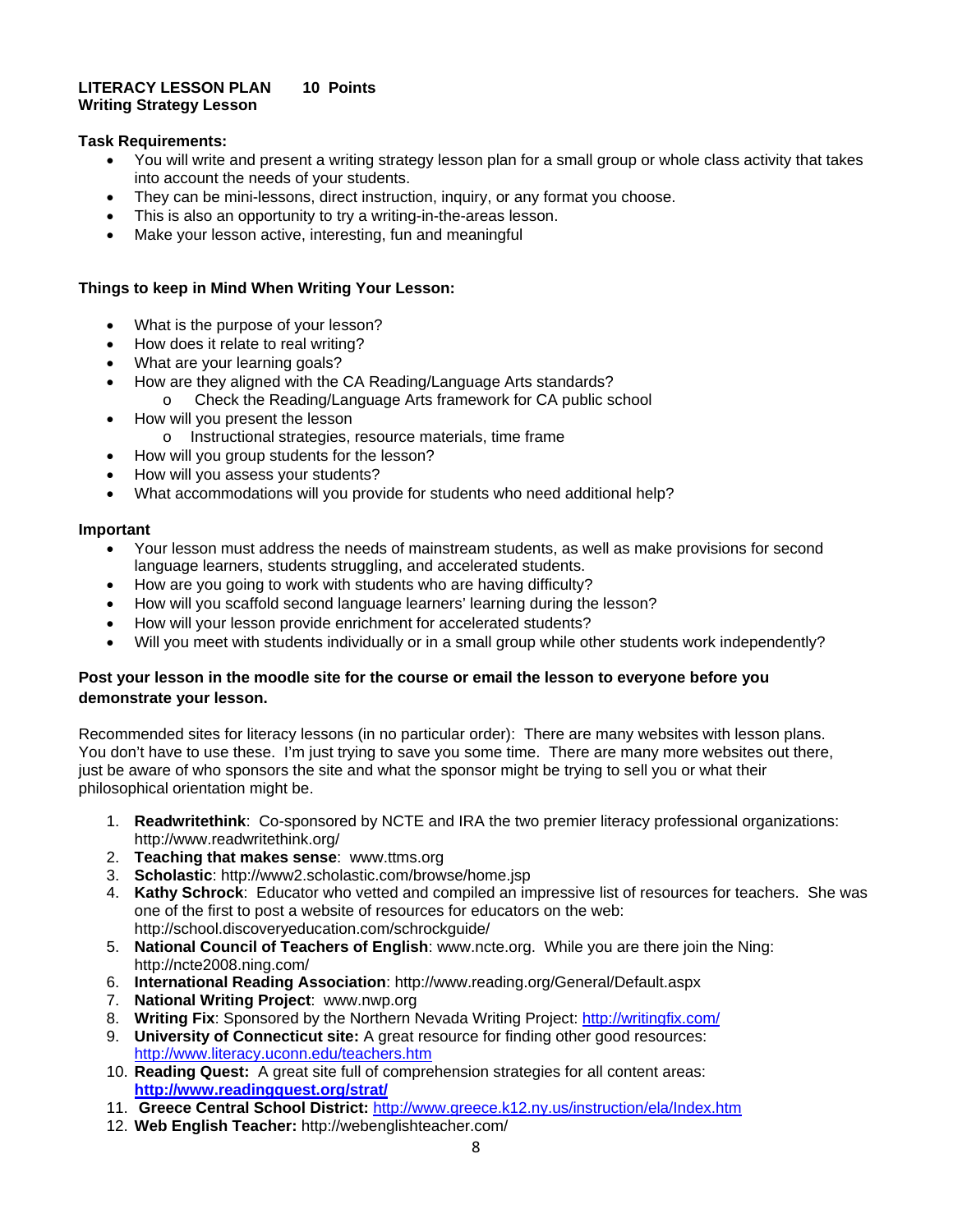### **READING REFLECTIONS 15 POINTS**

It is expected that everyone will understand all the readings and come to class prepared to discuss them.

#### **Task Requirement:**

- Write at least 3 comments or questions from the readings for that session
- Do not summarize
- Give thoughtful reactions, responses and reflections.
- If the readings are from more than one book try to comment on more than one book
- I will collect them at the beginning of each session and they should show that you have done the reading
- You do not have to write reflections on the Literature Circle books
- If a reading is repeated, do not comment on it again.
- **You have 2 free passes**

## **PROFESSIONAL DISPOSITION 10 Points**

 Grading will also include a component of "professional demeanor." Students will conduct themselves in ways that are generally expected of those who are entering the education profession.

This includes but is not limited to the following:

- On-time arrival to all class sessions;
- Advance preparation of readings and timely submission of assignments;
- Respectful participation in all settings (e.g., whole group, small group, in/outside of class); Carefully considered, culturally aware approaches to solution-finding
- Active participation and effort on in- class projects